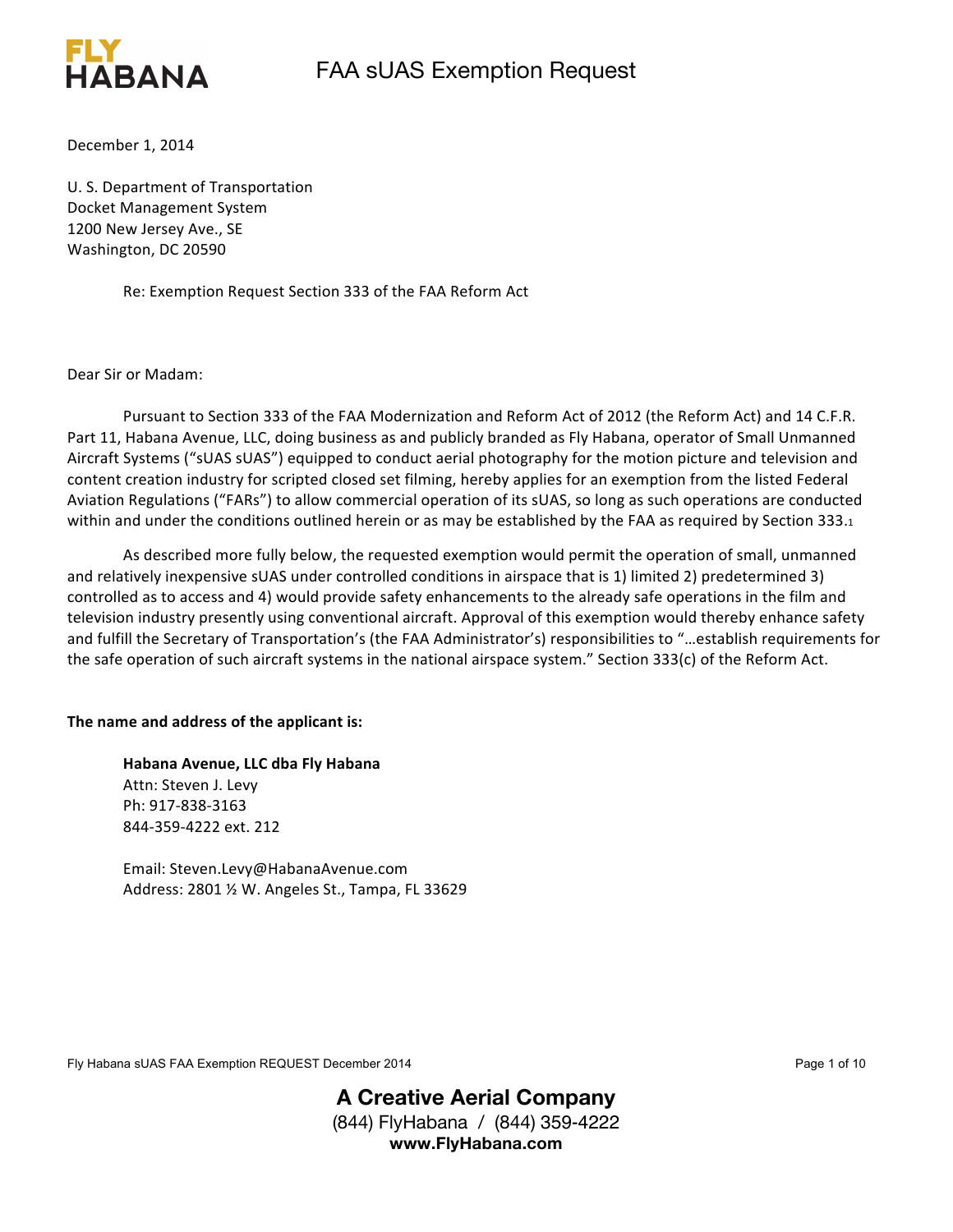

1 The conditions proposed by the applicant are drawn from Order 8900.1 CHG 0, Volume 3, Chapter 8-Issue a Certificate of Waiver for Motion Picture and Television Filming.

This exemption application is expressly submitted to fulfill Congress' goal in passing Section 333(a) through (c) of the Reform Act. This law directs the Secretary of Transportation to consider whether certain unmanned aircraft systems may operate safely in the national airspace system (NAS) before completion of the rulemaking required under Section 332 of the Reform Act. In making this determination, the Secretary is required to determine which types of UASs do not create a hazard to users of the NAS or the public or pose a threat to national security in light of the following:

- The UAS's size, weight, speed, and operational capability;
- Operation of the UAS in close proximity to Airports, Power Plants, Fuel Depots and populated areas; and
- Operation of the UAS within visual line of sight of the operator.

Reform Act § 333 (a). Lastly, if the Secretary determines that such vehicles "may operate safely in the national airspace system, the Secretary shall establish requirements for the safe operation of such aircraft in the national airspace system." *Id.* §333(c) (emphasis added)2.

The Federal Aviation Act expressly grants the FAA the authority to issue exemptions. This statutory authority by its terms includes exempting civil aircraft, as the term is defined under §40101 of the Act, which includes sUAS, from the requirement that all civil aircraft must have a current airworthiness certificate.

2 Applicant interprets this provision to place the duty on the Administrator to not only process applications for exemptions under section 333, but for the Administrator to craft conditions for the safe operation of the UAS, if it should be determined that the conditions set forth herein do not fulfill the statutory requirements for approval.

The Administrator may grant an exemption from a requirement of a regulation prescribed under subsection (a) or (b) of this section or any sections 44702-44716 of this title if the Administrator finds the exemption in the public interest. 49 U.S.C. §44701(f) See also 49 USC §44711(a); 49 USC §44704; 14 CFR §91.203 (a) (1).

Habana Avenue LLC's sUAS are multi rotor craft, weighting 55 or fewer lbs. including payload. They operate, under normal conditions at a speed of no more than 50 mph and have the capability to hover, and move in the vertical and horizontal plane simultaneously. They will operate only in line of sight and will operate only within the sterile area described in the Fly Habana General Operating Manual, (hereinafter "GOM"). 3 Such operations will insure that the sUAS will "not create a hazard to users of the national airspace system or the public."4

Fly Habana sUAS FAA Exemption REQUEST December 2014 **Page 2 of 10** Page 2 of 10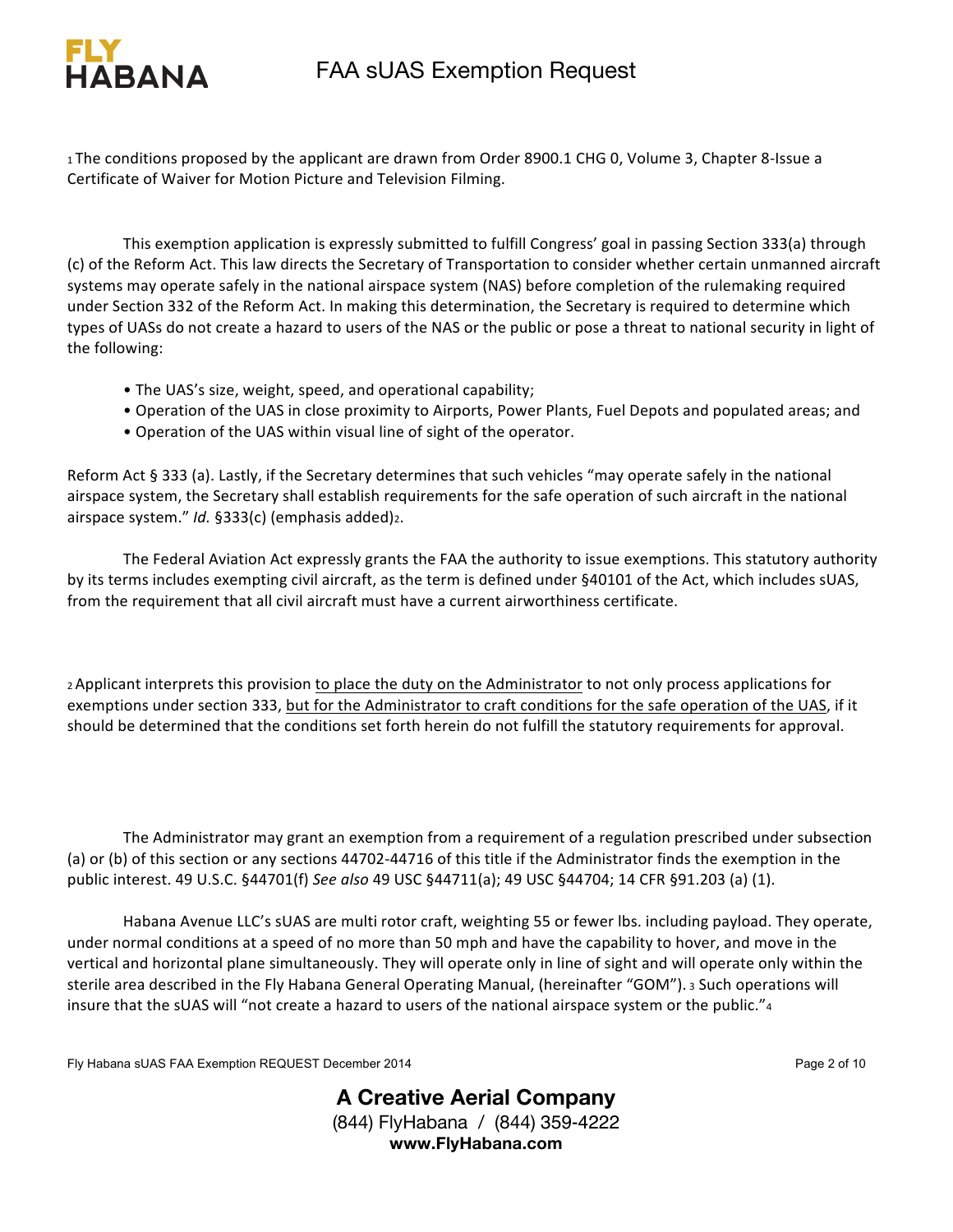

Given the small size of the sUAS involved and the restricted sterile environment within which they will operate, the applicant falls squarely within that zone of safety (an equivalent level of safety) in which Congress envisioned that the FAA must, by exemption, allow commercial operations of UASs to commence immediately. Also due to the size of the UASs and the restricted areas in which the relevant sUAS will operate, approval of the application presents no national security issue. Given the clear direction in Section 333 of the Reform Act, the authority contained in the Federal Aviation Act, as amended; the strong equivalent level of safety surrounding the proposed operations, and the significant public benefit, including enhanced safety, reduction in environmental impacts, including reduced emissions associated with allowing UASs for movie and television operations, the grant of the requested exemptions is in the public interest. Accordingly, the applicant respectfully requests that the FAA grant the requested exemption without delay.

#### AIRCRAFT AND EQUIVALENT LEVEL OF SAFETY

The applicant proposes that the exemption requested herein apply to civil aircraft that have the characteristics and that operate with the limitations listed herein. These limitations provide for at least an equivalent or even higher level of safety to operations under the current regulatory structure because the proposed operations represent a safety enhancement to the already safe movie and television filming operations conducted with conventional aircraft.

These limitations and conditions to which Habana Avenue, LLC agrees to be bound when conducting commercial operations under an FAA issued exemption include:

3 The Fly Habana GOM is a comprehensive outline of all flight operations and procedures, including proprietary technology procedures, that Habana Avenue, LLC does not wish to disclose to the general public. Therefore, the Manual is made available to this sanctioning body for its use only.. A sample Aircraft Operating Manual has been included covering the Cinestar 8 HL aircraft which will be operated by Fly Habana. Other AOM's are in similar format and available upon request.

4 Reform Act Section 333 (b).

1. The sUAS will weigh less than 55 lbs.

2. Flights will be operated within line of sight of a pilot and/or observer.

3. Maximum total flight time for each operational flight will be 30 minutes. Flights will be terminated at 25% battery power reserve should that occur prior to the 30 minute limit.

4. Flights will be operated at an altitude of no more than 400 feet AGL or, not more than 200 feet above an elevated platform from which filming is planned.

5. Minimum crew for each operation will consist of the sUAS Pilot, the Visual Observer.

6. sUAS pilot will operate under the guidance and oversight of an FAA licensed airman with at least a private pilot's certificate and third class medical.

7. sUAS Pilot will be Pilot in Command (PIC). If a pilot certificate holder other than the sUAS Pilot, who possess the necessary PIC qualifications, is also present on set (i.e. the Aerial Coordinator), that person can also be designated as PIC. 

Fly Habana sUAS FAA Exemption REQUEST December 2014 **Page 3** of 10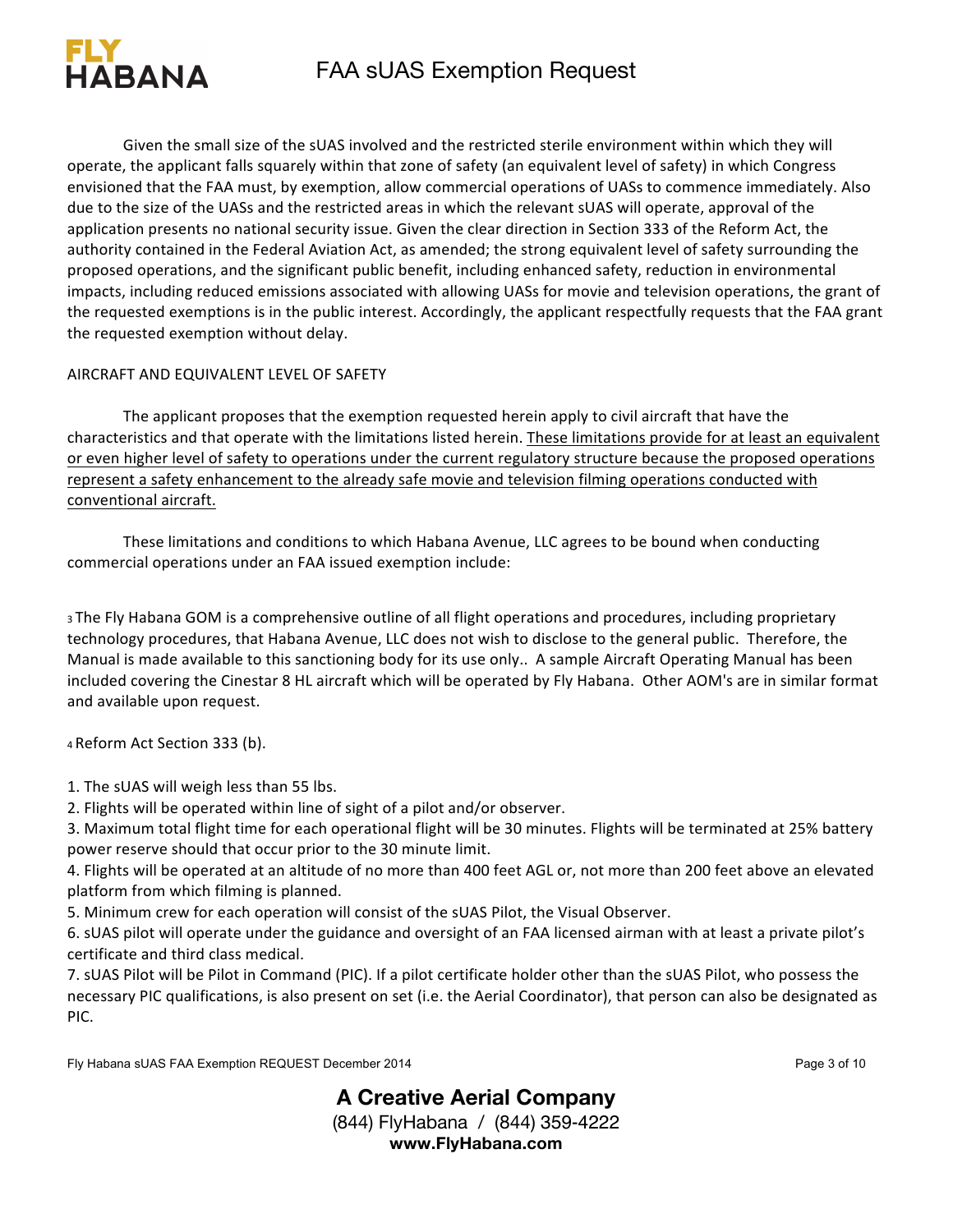## FIY A STRAIGHT AND THE CONTRACTOR CONTRACTOR CONTRACTOR FAA sUAS Exemption Request

8. The UAS will only operate within a confined "Area of Operation" as defined in the GOM.

9. A briefing will be conducted in regard to the planned sUAS operations prior to each day's production activities. It will be mandatory that all personnel who will be performing duties within the boundaries of the area of operations be present for this briefing.

10. The operator will file a FAA Form 7711-1, or its equivalent, as modified in light of the requested exemption, with the appropriate Flight Standards District Office (FSDO.)

11. The operator will obtain the consent of all persons involved in the filming and ensure that only consenting persons will be allowed within 100 feet of the flight operation, and this radius may be reduced to 30 feet based upon an equivalent level of safety as described in the GOM. With the advanced permission of the relevant FSDO, operations at closer range can be approved.

12. The operator will submit a written Plan of Activities to the FSDO three days before the proposed shoot as required in the GOM.

13. All Fly Habana crew will have been trained in operation of UAS generally and received up-to-date information on the particular UAS to be operated as required in the GOM.

14. Observer and pilot will at all times be able to communicate by voice.

HARANA

15. Written and/or oral permission from the relevant property holders will be obtained.

16. All required permissions and permits will be obtained from territorial, state, county or city jurisdictions, including local law enforcement, fire, or other appropriate governmental agencies.

17. If the sUAS loses communications or loses its GPS signal, the UAS will have capability to return to a predetermined location within the Security Perimeter and land.

18. The sUAS will have the capability to abort a flight in case of unpredicted obstacles or emergencies.

#### **14 C.F.R. Part 21, Subpart H: Airworthiness Certificates 14 C.F.R. §91.203 (a) (1)**

Subpart H, entitled Airworthiness Certificates, establishes the procedural requirements for the issuance of airworthiness certificates as required by FAR §91.203 (a) (1). Given the size and limited operating area associated with the aircraft to be utilized by the Applicant, an exemption from Part 21 Subpart H meets the requirements of an equivalent level of safety under Part 11 and Section 333 of the Reform Act. The Federal Aviation Act (49 U.S.C.§44701 (f)) and Section 333 of the Reform Act both authorize the FAA to exempt aircraft from the requirement for an airworthiness certificate, upon consideration of the size, weight, speed, operational capability, and proximity to airports, power plants, fuel depots and populated areas of the particular UAS. In all cases, an analysis of these criteria demonstrates that the UAS operated without an airworthiness certificate, in the restricted environment and under the conditions proposed will be at least as safe, or safer, than a conventional aircraft (fixed wing or rotorcraft) operating with an airworthiness certificate without the restrictions and conditions proposed.

Fly Habana sUAS FAA Exemption REQUEST December 2014 **Page 4 of 10** Page 4 of 10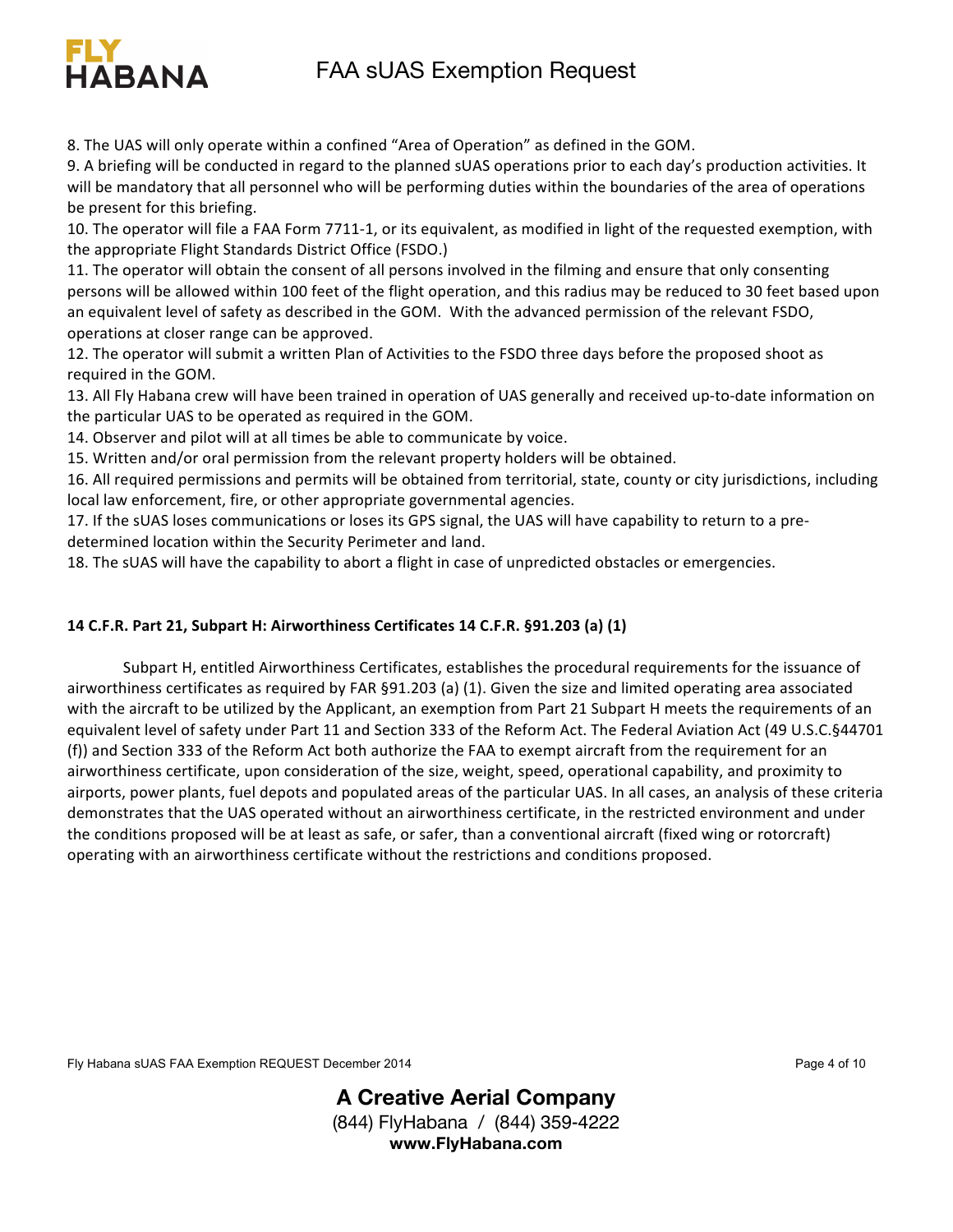

The sUAS to be operated hereunder is less than 55 lbs. fully loaded, carries neither a pilot nor passenger, carries no explosive materials or flammable liquid fuels, and operates exclusively within a secured area as set out in the General Operating Manual. Unlike other civil aircraft, operations under this exemption will be tightly controlled and monitored by both the operator, pursuant to the Manual's requirements, and under the requirements and in compliance with local public safety requirements, to provide security for the area of operation as is now done with conventional filming. The FAA will have advance notice of all operations. These safety enhancements, which already apply to civil aircraft operated in connection with motion picture and television production, provide a greater degree of safety to the public and property owners than conventional operations conducted with airworthiness certificates issued under 14 C.F.R. Part 21, Subpart H. Lastly, application of these same criteria demonstrates that there is no credible threat to national security posed by the UAS, due to its size, speed of operation, location of operation, lack of explosive materials or flammable liquid fuels, and inability to carry a substantial external load.

#### 14 C.F.R. § 45.23 (b). Marking of the Aircraft

The regulation requires:

When marks include only the Roman capital letter "N" and the registration number is displayed on limited, restricted or light-sport category aircraft or experimental or provisionally certificated aircraft, the operator must also display on that aircraft near each entrance to the cabin, cockpit, or pilot station, in letters not less than 2 inches nor more than 6 inches high, the words "limited," "restricted," "light-sport," "experimental," or "provisional," as applicable.

Even though the UAS will have no airworthiness certificate, an exemption may be needed as the UAS will have no entrance to the cabin, cockpit or pilot station on which the word "Experimental" can be placed. Given the size of the sUAV, two-inch lettering will be impossible. The word "Experimental" will be placed on the fuselage in compliance with §45.29 (f).

The equivalent level of safety will be provided by having the sUAV marked on its fuselage as required by §45.29 (f) where the pilot, observer and others working with the sUAV will see the identification of the UAS as "Experimental." The FAA has issued the following exemptions to this regulation to Exemptions Nos. 10700, 8738, 10167 and 10167A. 

Fly Habana sUAS FAA Exemption REQUEST December 2014 **Page 5 of 10** Page 5 of 10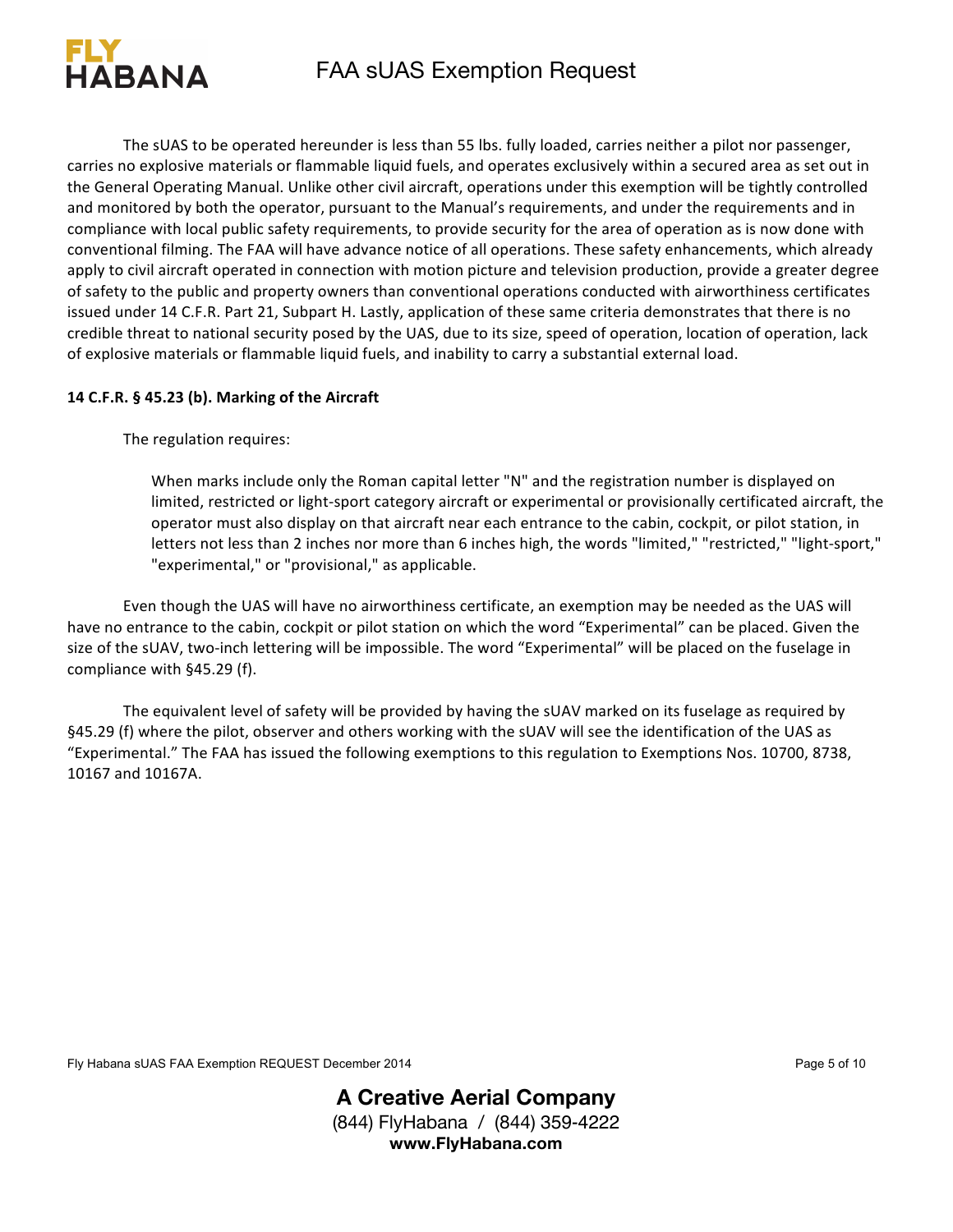

FAA sUAS Exemption Request

#### 14 C.F.R. § 61.113 (a) & (b): Private Pilot Privileges and Limitations: Pilot in Command.

Sections 61.113 (a) & (b) limit private pilots to non-commercial operations. Because the UAS will not carry a pilot or passengers, the proposed operations can achieve the equivalent level of safety of current operations by requiring the PIC operating the aircraft to operate under the supervision of a private pilot's license holder rather than a commercial pilot's license holder. Unlike a conventional aircraft that carries the pilot and passengers, the sUAS is remotely controlled with no living thing on board. The area of operation is controlled and restricted, and all flights are planned and coordinated in advance as set forth in the GOM. The level of safety provided by the requirements included in the GOM exceed that provided by a single individual holding a commercial pilot's certificate operating a conventional aircraft. The risks associated with the operation of the sUAS are so diminished from the level of risk associated with commercial operations contemplated by Part 61 when drafted, that allowing operations of the sUAS as requested with a private pilot in a supervisory role aiding the PIC exceeds the present level of safety achieved by 14 C.F.R. §61.113 (a) & (b).

#### 14 C.F.R. §91.7(a): Civil aircraft airworthiness.

The regulation requires that no person may operate a civil aircraft unless it is in airworthy condition. As there will be no airworthiness certificate issued for the aircraft, should this exemption be granted, no FAA regulatory standard will exist for determining airworthiness. Given the size of the aircraft and the requirements contained in the General Operating Manual for maintenance and use of safety check lists prior to each flight, an equivalent level of safety will be provided.

#### 14 C.F.R. § 91.9 (b) (2): Civil Aircraft Flight Manual in the Aircraft.

Section 91.9 (b) (2) provides:

No person may operate a U.S.-registered civil aircraft ...

(2) For which an Airplane or Rotorcraft Flight Manual is not required by §21.5 of this chapter, unless there is available in the aircraft a current approved airplane or Rotorcraft Flight Manual, approved manual material, markings, and placards, or any combination thereof.

The sUAS, given its size and configuration has no ability or place to carry such a flight manual on the aircraft, not only because there is no pilot on board, but because there is no room or capacity to carry such an item on the aircraft. 

The equivalent level of safety will be maintained by keeping the flight manual at the ground control point where the pilot flying the sUAS will have immediate access to it. The FAA has issued the following exemptions to this regulation: Exemption Nos. 8607, 8737, 8738, 9299, 9299A, 9565, 9565B, 10167, 10167A, 10602, 32827, and 10700.

Fly Habana sUAS FAA Exemption REQUEST December 2014 **Page 6** of 10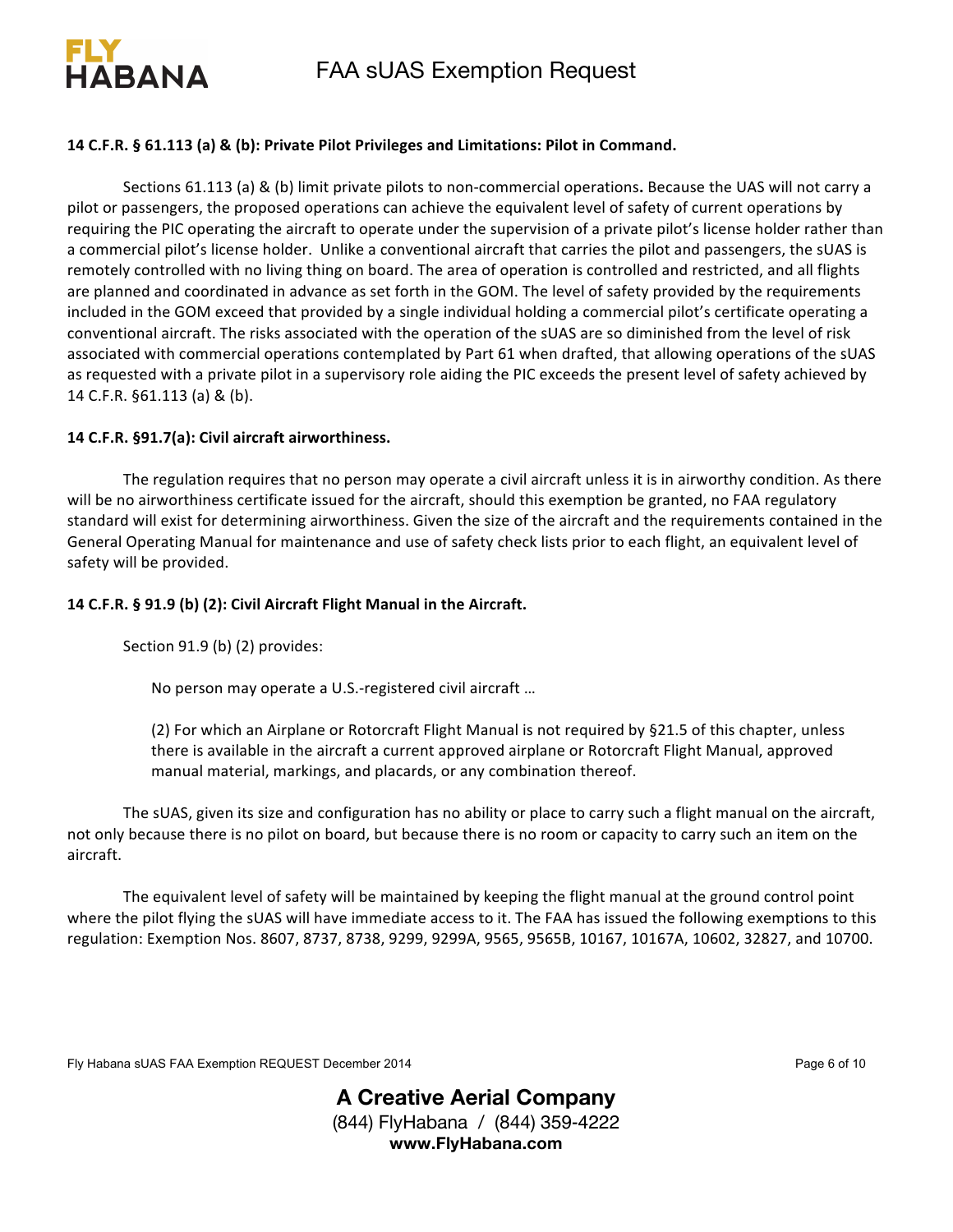

#### 14 C.F.R. § 91.103: Preflight action

This regulation requires each pilot in command to take certain actions before flight to insure the safety of flight. As FAA approved rotorcraft flight manuals will not be provided for the aircraft an exemption will be needed. An equivalent level of safety will be provided as set forth in the Aircraft Operating Manual (AOM) for each UAS. The PIC will take all actions as described in the GOM and AOM.

#### **14 C.F.R. §91.109: Flight instruction**:

Section 91.103 provides that no person may operate a civil aircraft (except a manned free balloon) that is being used for flight instruction unless that aircraft has fully functioning dual controls.

**sUAS** and remotely piloted aircraft, by their design do not have fully functional dual controls. Flight control is accomplished through the use of a control box that communicates with the aircraft via radio communications. The FAA has approved exemptions for flight training without fully functional dual controls for a number of aircraft and for flight instruction in experimental aircraft. See Exemption Nos.5778K & 9862A. The equivalent level of safety provided by the fact that neither a pilot nor passengers will be carried in the aircraft and by the size and speed of the aircraft.

#### 14 C.F.R. §91.119: Minimum safe altitudes

Section 91.119 establishes safe altitudes for operation of civil aircraft. Section 91.119 (d) allows helicopters to be operated at less than the minimums prescribed, provided the person operating the helicopter complies with any route or altitudes prescribed for helicopters by the FAA. As this exemption is for a sUAS that is a helicopter and the exemption requests authority to operate at altitudes up to 400 Above Ground Level (AGL,) or not more than 200 above an elevated platform from which filming is planned, an exemption may be needed to allow such operations. As set forth herein, except for the limited conditions stated in the General Operating Manual, the UAS will never operate at higher than 400 AGL. It will however be operated in a restricted area with security perimeter, where buildings and people will not be exposed to operations without their pre-obtained notification and consent when required.

The equivalent level of safety will be achieved given the size, weight, speed of the UAS as well as the location where it is operated. No flight will be taken without the permission of the property owner or local officials. Because of the advance notice to the property owner and participants in the filming activity, all affected individuals will be aware of the planned flight operations as set forth in the GOM. Compared to flight operations with aircraft or rotorcraft weighing far more than the maximum 55lbs. proposed herein and the lack of flammable fuel, any risk associated with these operations is far less than those presently presented with conventional aircraft operating at or below 500 AGL in the movie industry. In addition, the low-altitude operations of the sUAS will ensure separation between these small-UAS operations and the operations of conventional aircraft that must comply with Section 91.119. 

Fly Habana sUAS FAA Exemption REQUEST December 2014 **Page 7** of 10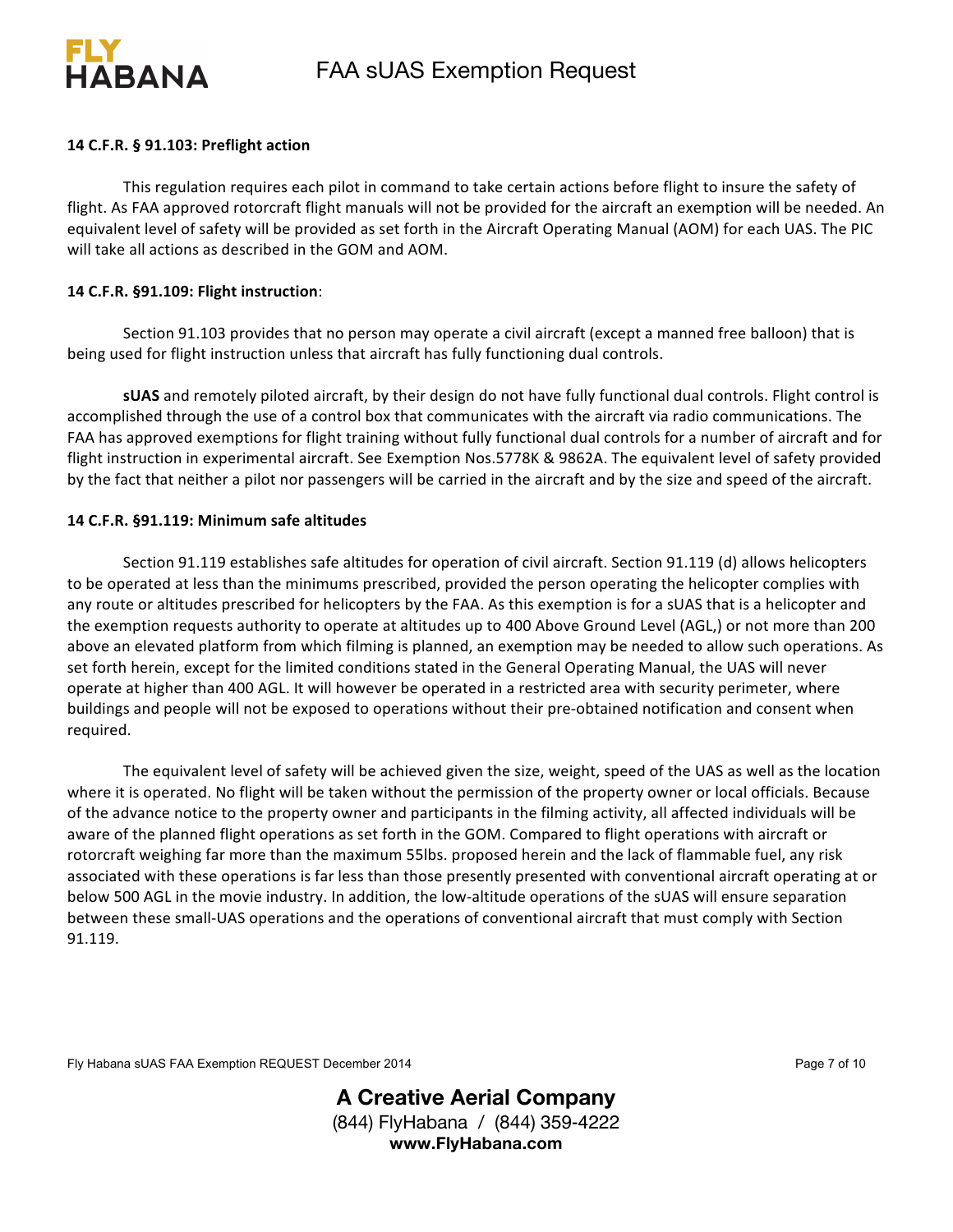



#### **14 C.F.R. §91.121 Altimeter Settings**

This regulation requires each person operating an aircraft to maintain cruising altitude by reference to an altimeter that is set "...to the elevation of the departure airport or an appropriate altimeter setting available before departure." As the sUAS may not have a barometric altimeter, but instead a GPS altitude read out, an exemption may be needed. An equivalent level of safety will be achieved by the operator, pursuant to the General Operating Manual and Safety Check list, confirming the altitude of the launch site shown on the GPS altitude indicator before flight.

#### **14 C.F.R. § 91.151(a): Fuel Requirements for Flight in VFR Conditions**

Section 91.151 (a) prohibits an individual from beginning "a flight in an airplane under VFR conditions unless (considering wind and forecast weather conditions) there is enough fuel to fly to the first point of intended landing, and, assuming normal cruising speed  $-$  (1) During the day, to fly after that for at least 30 minutes; or (2) At night, to fly after that for at least 45 minutes."

Fly Habana requests relief from Section 91.151 due to the battery life that powers the sUAS. Typical aerial batteries provide approximately 40 minutes of powered flight. To meet the 30-minute reserve requirement in 14 CFR §91.151, sUAS flights would be limited to approximately 10 minutes in length. In relief of the 30-minute reserve, given the limitations on the UAS's proposed area of predetermined operation, a longer time frame for flight might be reasonable. As per FH's General Operating Manual, flight times will never exceed 75% of the battery(s) consumption or 25% reserve; whichever happens first.

Applicant believes that an exemption from 14 CFR §91.151(a) falls within the scope of prior exemptions. See Exemption 10673 (allowing Lockheed Martin Corporation to operate without compliance with FAR 91.151 (a)). Operating the small UAS, in a tightly controlled area where only people and property owners or official representatives who have signed waivers will be allowed, with less than 30 minutes of reserve fuel, does not engender the type of risks that Section 91.151(a) was intended to alleviate given the size and speed of the small UAS. Additionally, limiting sUAS flights to 10 minutes would greatly reduce the utility for which the exemption will be granted. 

Applicant believes that an equivalent level of safety can be achieved by limiting flights to 30 minutes or 25% of battery power whichever happens first. This restriction would be more than adequate to return the sUAS to its planned landing zone from anywhere in its limited operating area.

Similar exemptions have been granted to other operations, including Exemptions 2689F, 5745, 10673, and 10808. 

#### 14 C.F.R. §91.203 (a) and (b): Carrying Civil Aircraft Certification and Registration

The regulation provides in pertinent part:

Fly Habana sUAS FAA Exemption REQUEST December 2014 **Page 8** of 10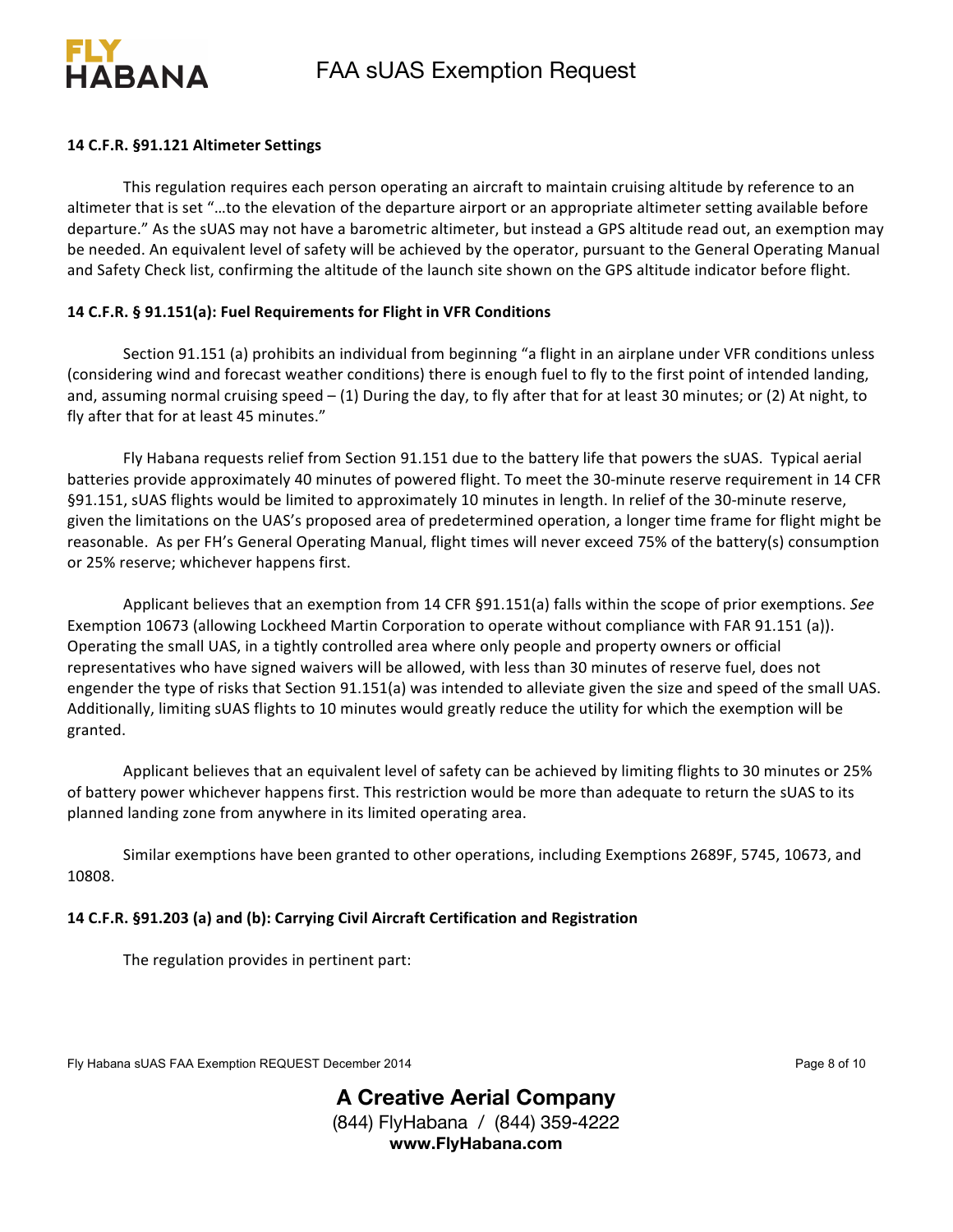# FIY A STRAIGHT AND THE CONTRACTOR CONTRACTOR CONTRACTOR HARANA

- (a) Except as provided in § 91.715, no person may operate a civil aircraft unless it has within it the following:
- (1) An appropriate and current airworthiness certificate. . .
- (a) No person may operate a civil aircraft unless the airworthiness certificate required by paragraph (a) of this section or a special flight authorization issued under §91.715 is displayed at the cabin or cockpit entrance so that it is legible to passengers or crew.

The UAS fully loaded weighs no more than 55 lbs and is operated without an onboard pilot. As such, there is no ability or place to carry certification and registration documents or to display them on the sUAS. Each sUAS operated by Fly Habana will be registered with the FAA and all documentation carried by the PIC.

An equivalent level of safety will be achieved by keeping these documents at the ground control point where the pilot flying the sUAS will have immediate access to them, to the extent they are applicable to the sUAS. The FAA has issued numerous exemptions to this regulation. A representative sample of other exceptions includes Exemption Nos. 9565, 9665, 9789, 9789A, 9797, 9797A, 9816A, and 10700.

### **14 C.F.R. §91.405 (a); 407 (a) (1); 409 (a) (2); 417(a) & (b): Maintenance Inspections**

These regulations require that an aircraft operator or owner "shall have that aircraft inspected as prescribed in subpart E of this part and shall between required inspections, except as provided in paragraph (c) of this section, have discrepancies repaired as prescribed in part 43 of this chapter...," and others shall inspect or maintain the aircraft in compliance with Part 43.

Given that these sections and Part 43 apply only to aircraft with an airworthiness certificate, these sections will not apply to the applicant. Maintenance will be accomplished by the operator pursuant to the guidelines set forth in the Maintenance manuals designed for each UAS. An equivalent level of safety will be achieved because these small UASs are very limited in size and will carry a small payload and operate only in restricted areas for limited periods of time. If mechanical issues arise the UAS can land immediately and will be operating from no higher than 400 feet AGL. As provided in the GOM, the operator will ensure that the UAS is in working order prior to initiating flight, perform required maintenance, and keep a log of any maintenance performed. Moreover, the operator is the person most familiar with the aircraft and best suited to maintain the aircraft in an airworthy condition to provide the equivalent level of safety.

#### \*\*\*\*\*\*\*\*\*

Pursuant to 14 C.F.R. Part 11, the following summary is provided for publication in the Federal Register, should it be determined that publication is needed:

Applicant seeks an exemption from the following rules: 14 C.F.R. §21, subpart H; 14 C.F.R 45.23(b);14 C.F.R. §§ 61.113( a) & (b);91.7 (a); 91.9 (b) (2);91.103(b);91.109; 91.119; 91.121; 91.151(a);91.203(a) and (b); 91.405 (a); 91.407 (a) (1); 91.409 (a) (2); 91.409 (a) (2) and 91.417 (a) & (b) to operate commercially a small unmanned vehicle (55lbs or less) in motion picture and television operations.

Fly Habana sUAS FAA Exemption REQUEST December 2014 **Page 9** of 10